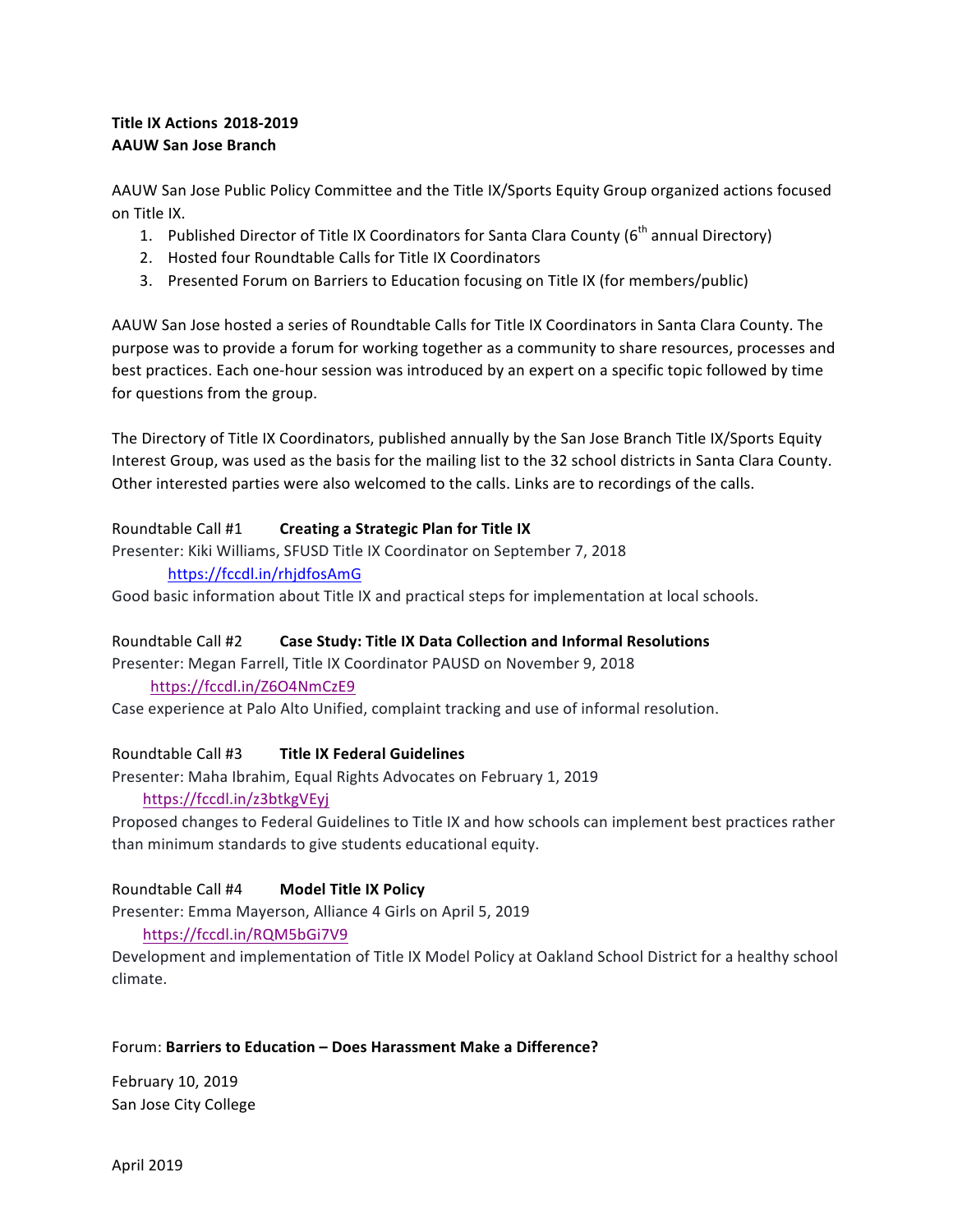The forum was intended to engage members and the public and to inform them about Title IX. According to the National Women's Law Center, one in five women drop out of school because their school won't investigate their complaints of sexual violence.

The speaker presented research showing how harassment can get girls off track. A panel of local experts discussed the impact at middle school, high school and college. Legal protections and local actions were covered. 

Speaker: Maha Ibrahim - Staff Attorney, Equal Rights Advocates Panelists: Anne Ehresman, MSW, Former Executive Director YMCA Project Cornerstone Megan Farrell - Title IX Coordinator and Non-Discrimination Officer, Palo Alto Unified School District Julinda LeDee -Academic Service Analyst, San Jose City College Katherine Causey, Community Advocate, Palo Alto

Contacts: Keasara (Kiki) Williams Director, Office of Equity Title IX Coordinator San Francisco Unified School District Tel: (415) 355-7334 williamsk3@sfusd.edu

Megan Farrell Title IX Compliance Officer Palo Alto Unified School District Tel: (650) 833-4248 mfarrell@pausd.org

Maha Ibrahim Staff Attorney Equal Rights Advocates Tel: (415) 575-2383 mibrahim@equalrights.org

Emma Mayerson Executive Director Alliance For Girls Tel: (510) 629-9464 emma@alliance4girls.org